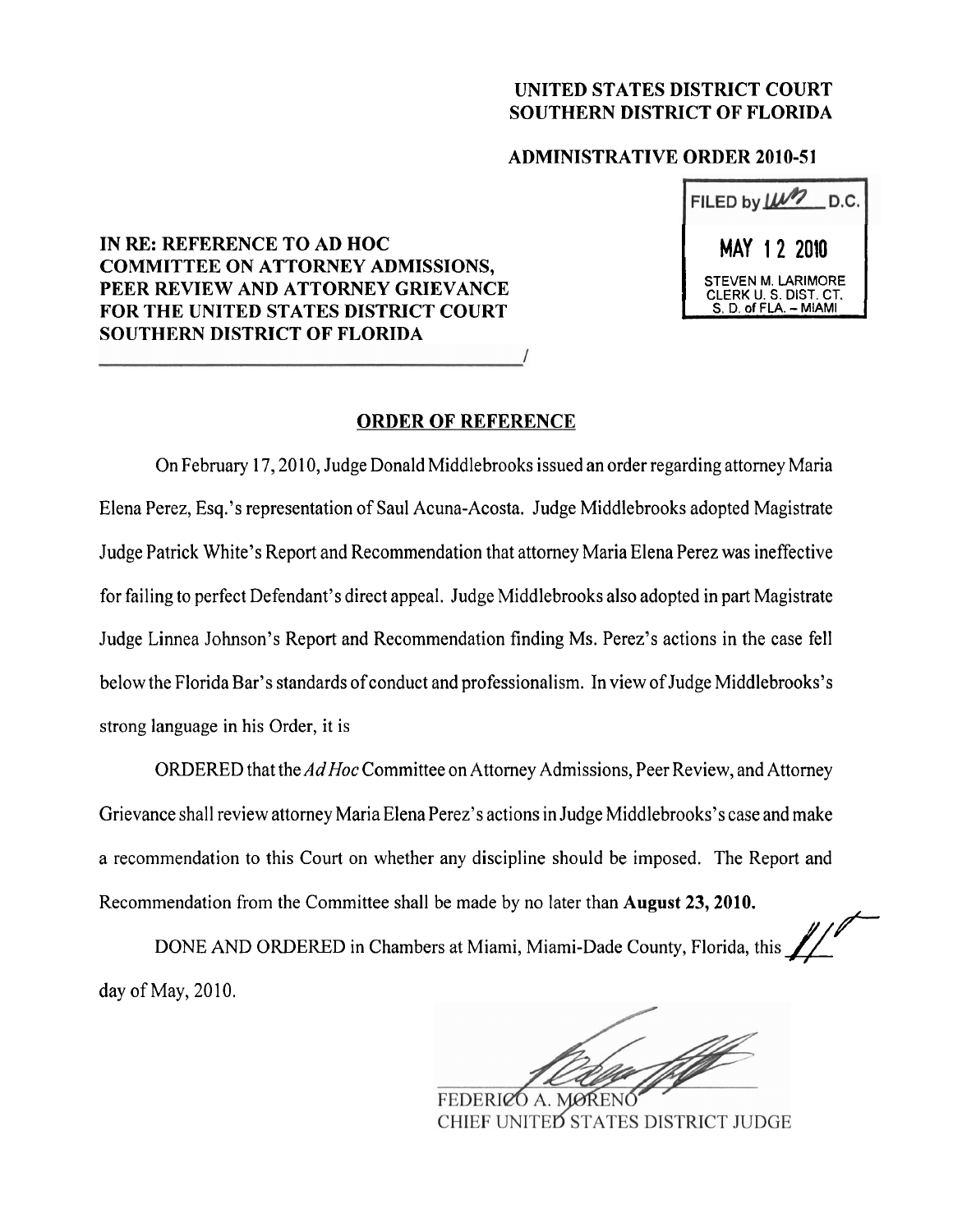c: All Southern District and Magistrate Judges

Samuel Danon, Esq., Chair, Ad Hoc Committee on Attorney Admissions, Peer Review, and Attorney Grievance Maria Elena Perez, Esq.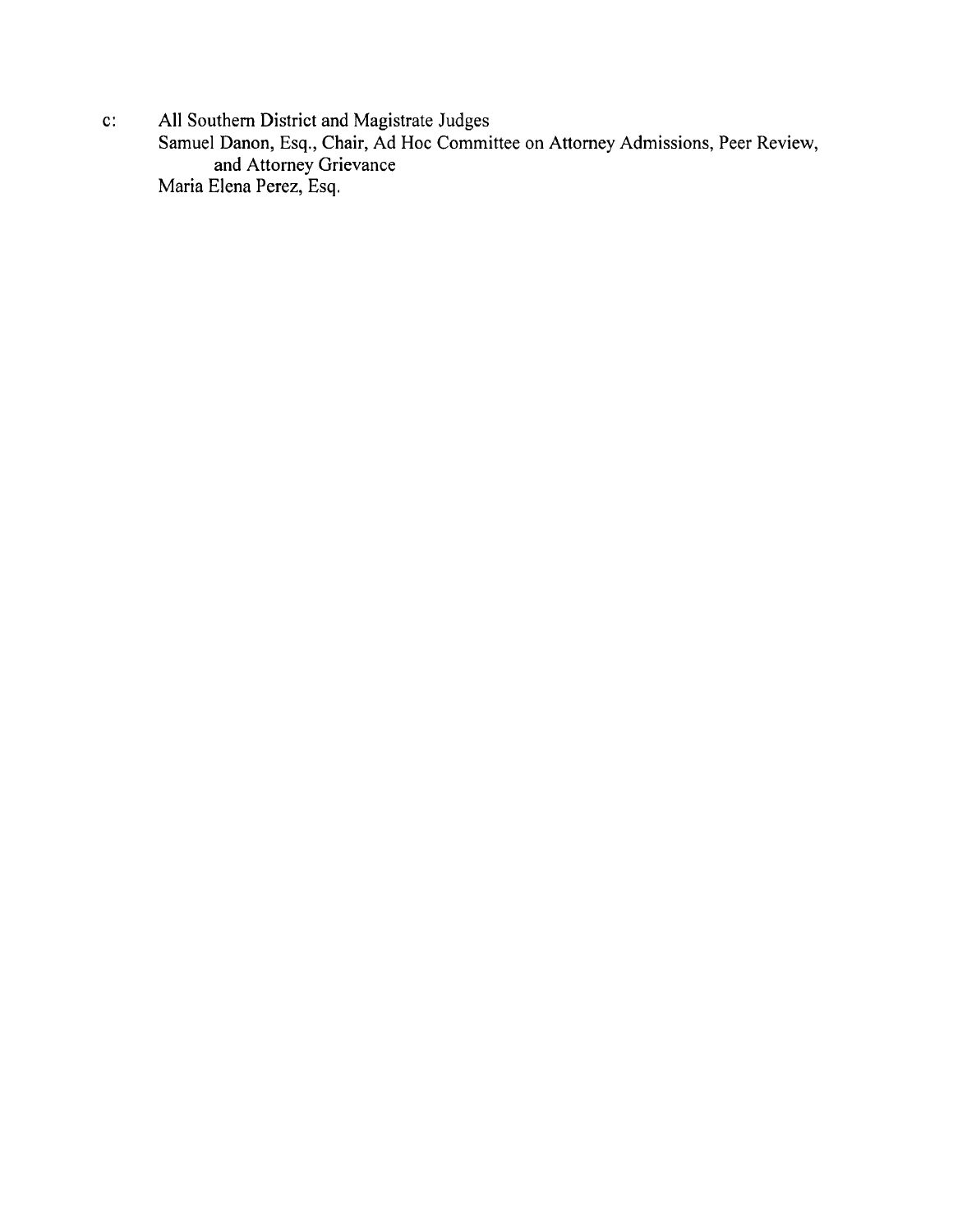# UNITED STATES DISTRICT COURT SOUTHERN DISTRICT OF FLORIDA

CASE NO. 08-80004-CR-MIDDLEBROOKS

# UNITED STATES OF AMERICA,

Plaintiff,

VS.

SAUL ACUNA-ACOSTA, ak/a SAMUEL MEDINA-FLORES

 $Defendant(s)$ .

# **ORDER ADOPTING IN PART THE REPORT AND RECOMMENDATION OF THE MAGISTRATE AND REFERRING MATTER TO CHIEF JUDGE FOR DISCIPLINARY ACTION**

On January I 1,20 10, this Court entered an order granting in part Defendant's motion to vacate pursuant to 28 U.S.C. *5* 2255 (DE 600). The Court adopted the report and recommendation of Magistrate White finding defense attorney Maria Elena Perez ineffective for failing to perfect Defendant's direct appeal. Since Ms. Perez was retained counsel, a hearing was necessary to determine if Defendant was indigent. This Court also referred the case to Magistrate Johnson to appoint counsel for the purpose of re-sentencing and, if appropriate, for appeal (DE 601). The order directed Magistrate Johnson to make three specific findings of fact. Two of those findings relate to how much Ms. Perez was paid for her representation of Defendant and how those monies were to be allocated. The third

| STEVEN M. LARIMORE<br>CLERK U. S. DIST. CT<br>$\ddot{\Xi}$<br>.<br>D. of F<br>DIST.CT<br>$\frac{1}{2000}$ | FILED by<br>E |
|-----------------------------------------------------------------------------------------------------------|---------------|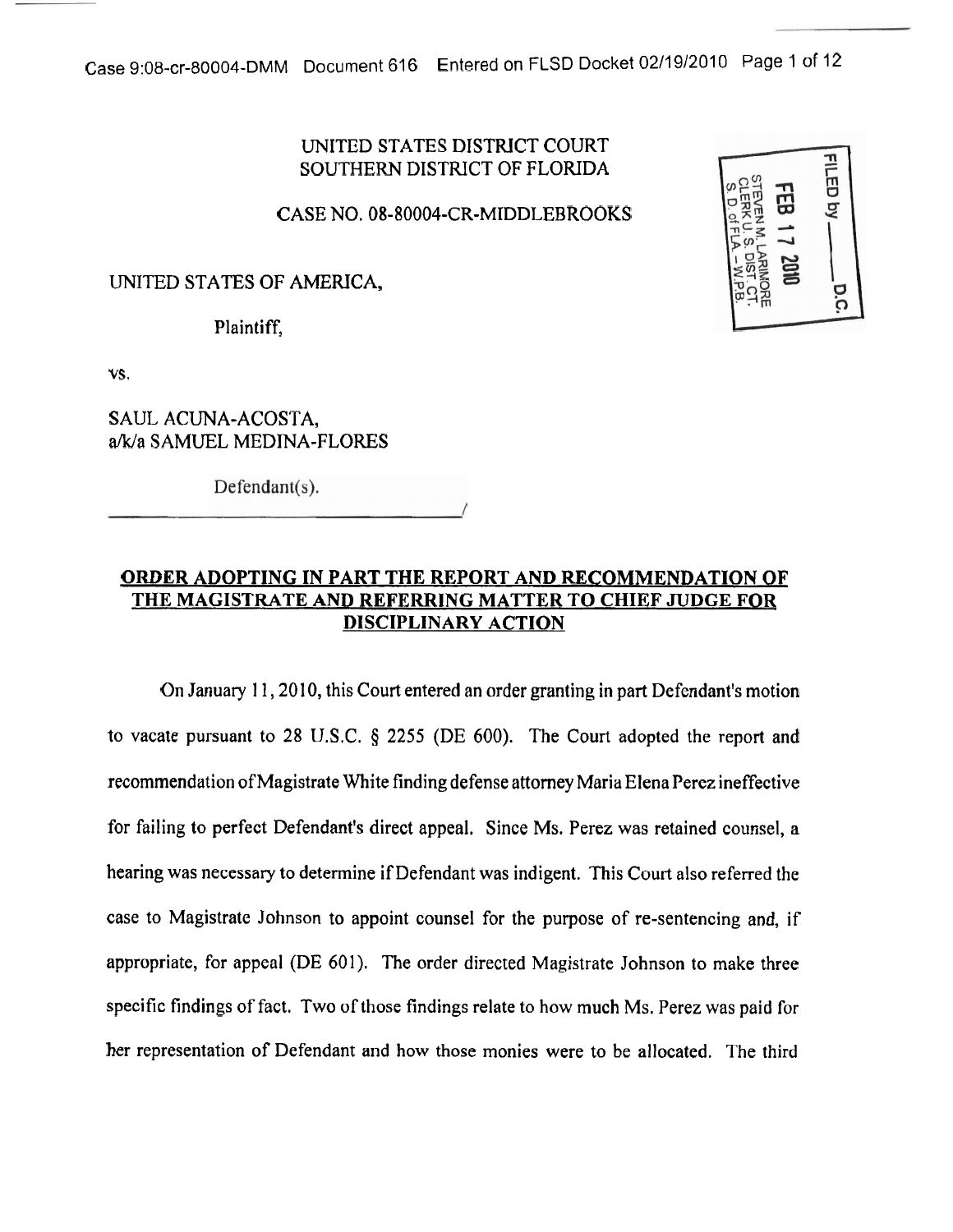finding relates to Ms. Perez's failure to perfect the appeal. It is this last finding that is of most consequence. Magistrate Johnson conducted a hearing on January 2 1,20 10. Her report and recommendation was filed on January 25,20 10 (DE 606). Ms. Perez filed objections to the report on February 7,20 10 (DE 609).

## I. MAGISTRATE'S FINDINGS

## A) Indigency Of The Defendant

Magistrate Johnson determined that Defendant was indigent and appointed counsel for the purpose of re-sentencing and for appeal.

#### B) Payment and Allocation of Legal Fees

Magistrate Johnson determined that the total fee agreed to between Ms. Perez and her client was \$25,000.00. The Defendant, through his wife, paid Ms. Perez a total of \$17,000.00. None of the money was allocated for the filing of an appeal. Ms. Perez was still due a balance of \$8,000.00 for her work at the trial level. However, she continued to work on the case, filing a timely Notice Of Appeal, because she believed that Defendant's wife would continue to pay.

#### C) Failure To Perfect The Appeal

The appeal of this case was dismissed on two occasions. Magistrate Johnson determined that Ms. Perez's failure to perfect the appeal was based on bad faith as a matter of law and fact. She determined that Ms. Perez's actions fell below the required standards of conduct and professionalism. Further, she determined that Ms. Perez's testimony at the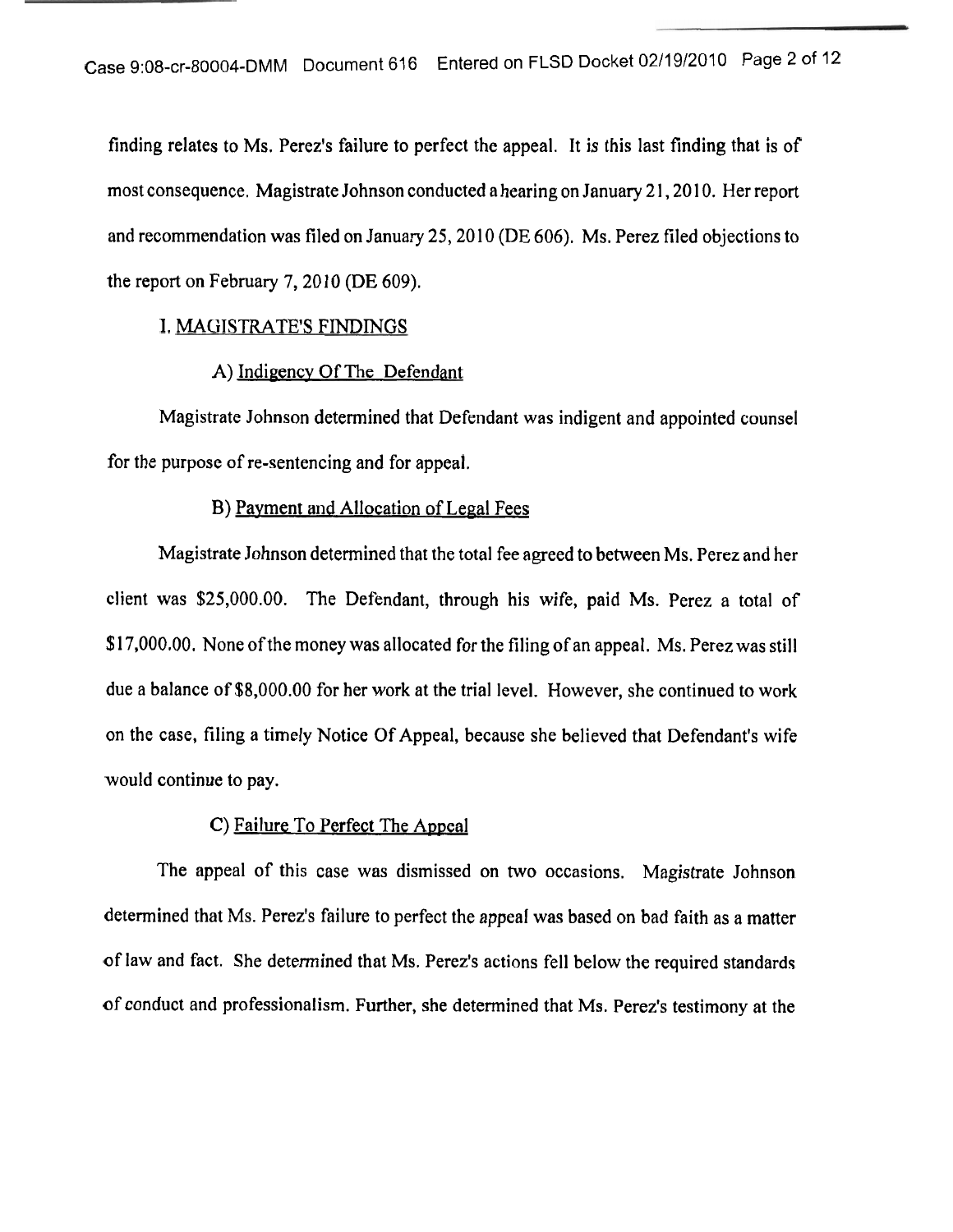January 21, 2010 hearing was not credible. Magistrate Johnson concluded "that Ms. Perez's statements were made with a wanton and reckless disregard for the truth."

## 11. Ms. Perez's Obiections

Ms. Perez begins her objections by attempting to clarify her testimony before the Magistrate. She states that she did not bring her entire case file to the hearing and therefore was unable to substantiate her testimony. Thereafter, Ms. Perez reviewed her case file and submitted documentary evidence in defense of her testimony. Those exhibits are filed as docket entries 610 and 61 1. In addition to the exhibits submitted, Ms. Perez alleges that the Court of Appeals simply failed to document her attempts to perfect the appeal. She states that the Eleventh Circuit did not docket the documents she sent them. Further, she argues that Magistrate Johnson erroneously relied on the docket to assume that Ms. Perez did not comply with her obligations.'

## 111. DE NOVO REVIEW

Since Magistrate Johnson was not privy to the documentary evidence now produced, the Court must review the matter de novo.<sup>2</sup> Ms. Perez has substantiated some, but not all, of

<sup>&</sup>lt;sup>1</sup> The Court finds this statement particularly egregious. Dockets are the official record of all cases within the courts. It is the duty of the Clerk to accurately maintain them. Further, it is expected that individuals shall rely on them.

<sup>&</sup>lt;sup>2</sup> The Court does not understand why Ms. Perez did not bring her case file to the January 21 st hearing. Ms. Perez states in her objections that she was prepared for an indigency hearing, but was subjected to "unexpected questions posed by the Court" regarding details of the appeal. *See* DE 609 at 4. The referral order required the Magistrate to inquire as to why the appeal was not perfected. Given the referral order, and the previous order granting the **8 2255** petition, Ms. Perez should have been prepared to present evidence regarding all of her efforts on appeal.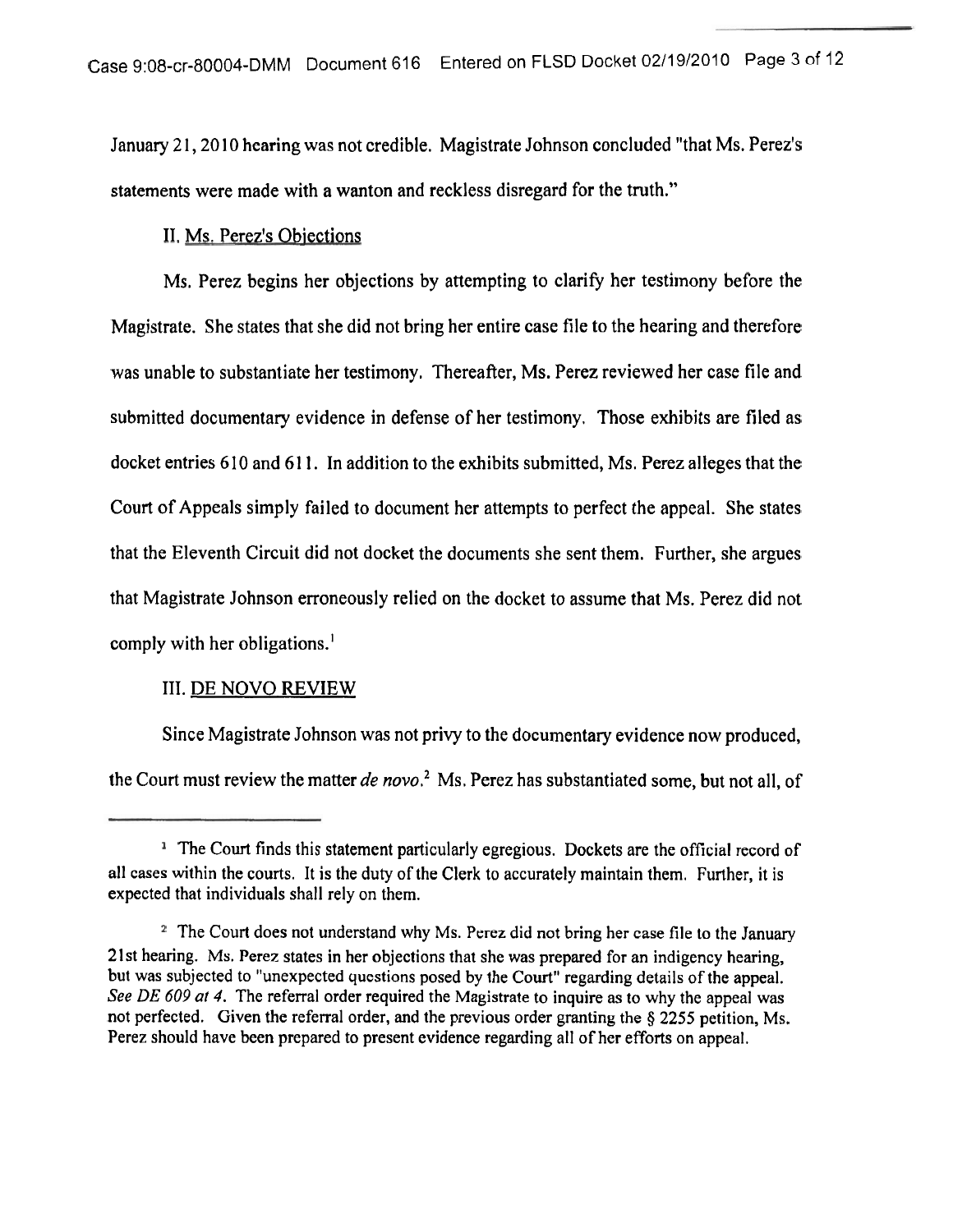her testimony. However, it is clear that Ms. Perez's thoughts are clouded by her lack of knowledge of Eleventh Circuit rules and procedure. It is this lack of knowledge that proves to be the cause of her perceived "wanton and reckless disregard for the truth." The Court hereby makes the following findings of fact:

## A) First Dismissal

Ms. Perez filed a timely notice of appeal on October 15,2008. However, she failed to pay the filing fee. Ms. Perez elected not to pay the fee since she was still owed money by Defendant for her work at the trial court level. The appeal was dismissed on December 9,2008. On December 19,2008, Ms. Perez filed a motion to reinstate the appeal and paid the appropriate fee. The motion was granted by the Eleventh Circuit and the appeal reinstated on January 14, 2009.

## B) First Dismissal Notice

Once the appeal was reinstated, the Eleventh Circuit issued a briefing notice on March 6, 2009. The initial brief was due on April 11, 2009. However, since the  $11<sup>th</sup>$  fell on a Saturday, the brief is accepted as timely on the next business day. *See* FRAP 26(a)(l)(C). Therefore, the brief in this case was due no later than April 13, 2009.

On April 10, 2009, Ms. Perez sent the Eleventh Circuit a motion to extend the deadline to file the initial brief.<sup>3</sup> She sent the motion via Federal Express. She has produced the receipt which indicates that she requested and paid for "priority overnight with Saturday

<sup>&</sup>lt;sup>3</sup> Ms. Perez states in her objections that she "filed" the motion on April 10<sup>th</sup>. However, it was merely sent on that date.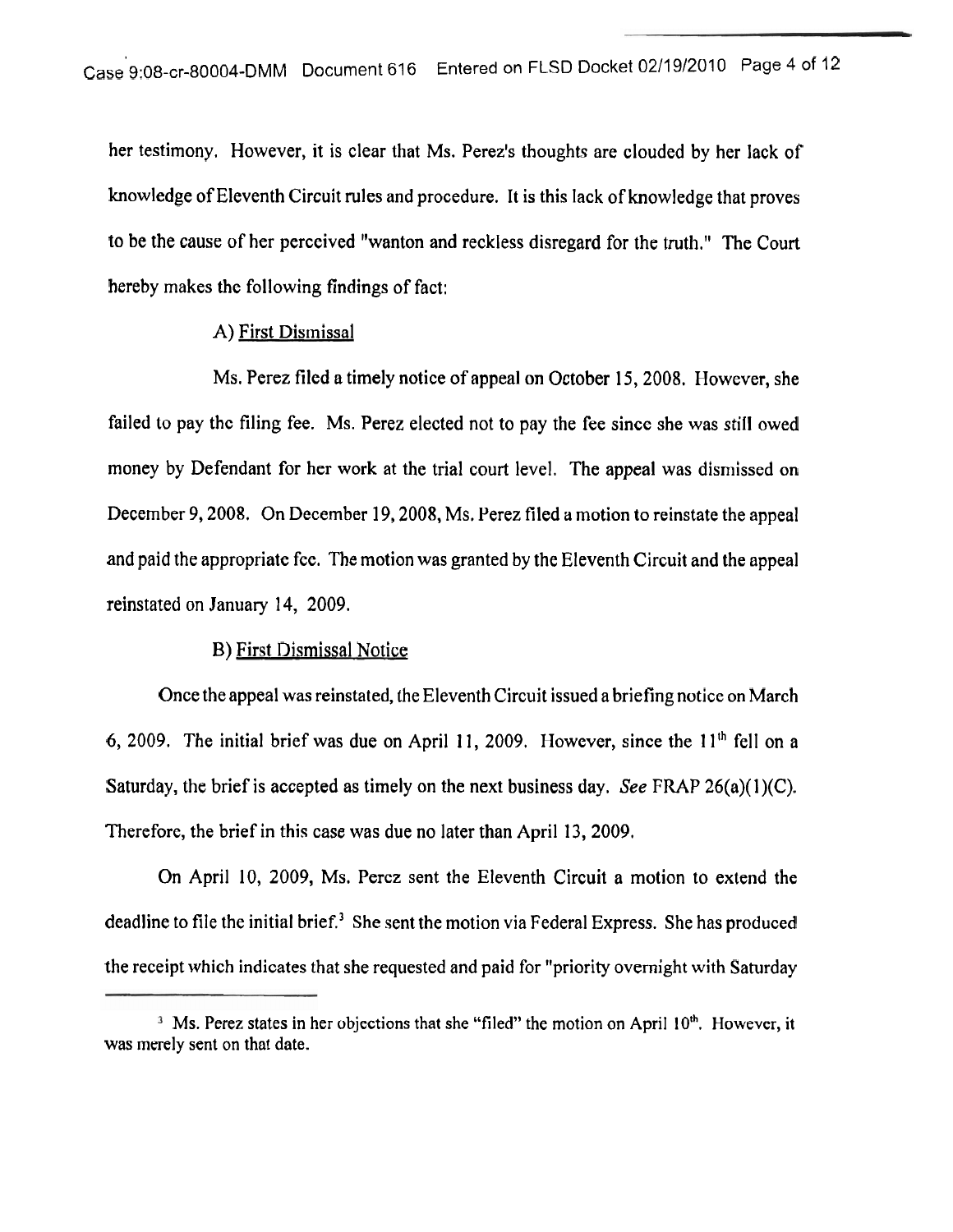delivery." It is clear that Ms. Perez intended the package to arrive on April 11th.<sup>4</sup> However, for reasons unknown, the package was not delivered until April 14th. Ms. Perez heavily focuses on the fact that she sent the motion on April 10th and blames Federal Express for its untimely delivery. However, she fails to recognize that the motion was untimely even if received by the Circuit on April 13,2010. The procedure for requesting extensions of time are set out in 1 lth Cir. R. **32-2.** After reviewing Ms. Perez's motion, it is impossible to determine which subsection of the rule applies since the motion fails to state how much time she was seeking as an extension. Regardless, under the rule, the motion must be filed in advance of the briefs due date. Most importantly, filing the motion does not toll the time for briefing. *See* 1 1 **'h** Cir. R. **3** 1-l(c).

Ms. Perez also heavily focuses on the fact that the Eleventh Circuit did not docket her motion(s) or brief(s). In one section of her objections, Ms. Perez states as a matter of fact that "the Court of Appeals does not docket all of the motions and/or briefs received. as is apparent by the docket sheet in the instant case" *(footnote omitted)*. See DE 609 at 6. In another section of her objections she posits that the Court of Appeals may have lost or misplaced her filings. *See* DE 609 at 14. Once again, Ms. Perez has proven her lack of knowledge of appellate procedure. According to the Eleventh Circuit Clerk, motions and/or briefs that are improperly filed or deficient in any way are not docketed. First, the motion

<sup>&</sup>lt;sup>4</sup> Ms. Perez should have known that the package would not be received by the Circuit on **a Saturday and that the rules provide for timely filing on the next business day.**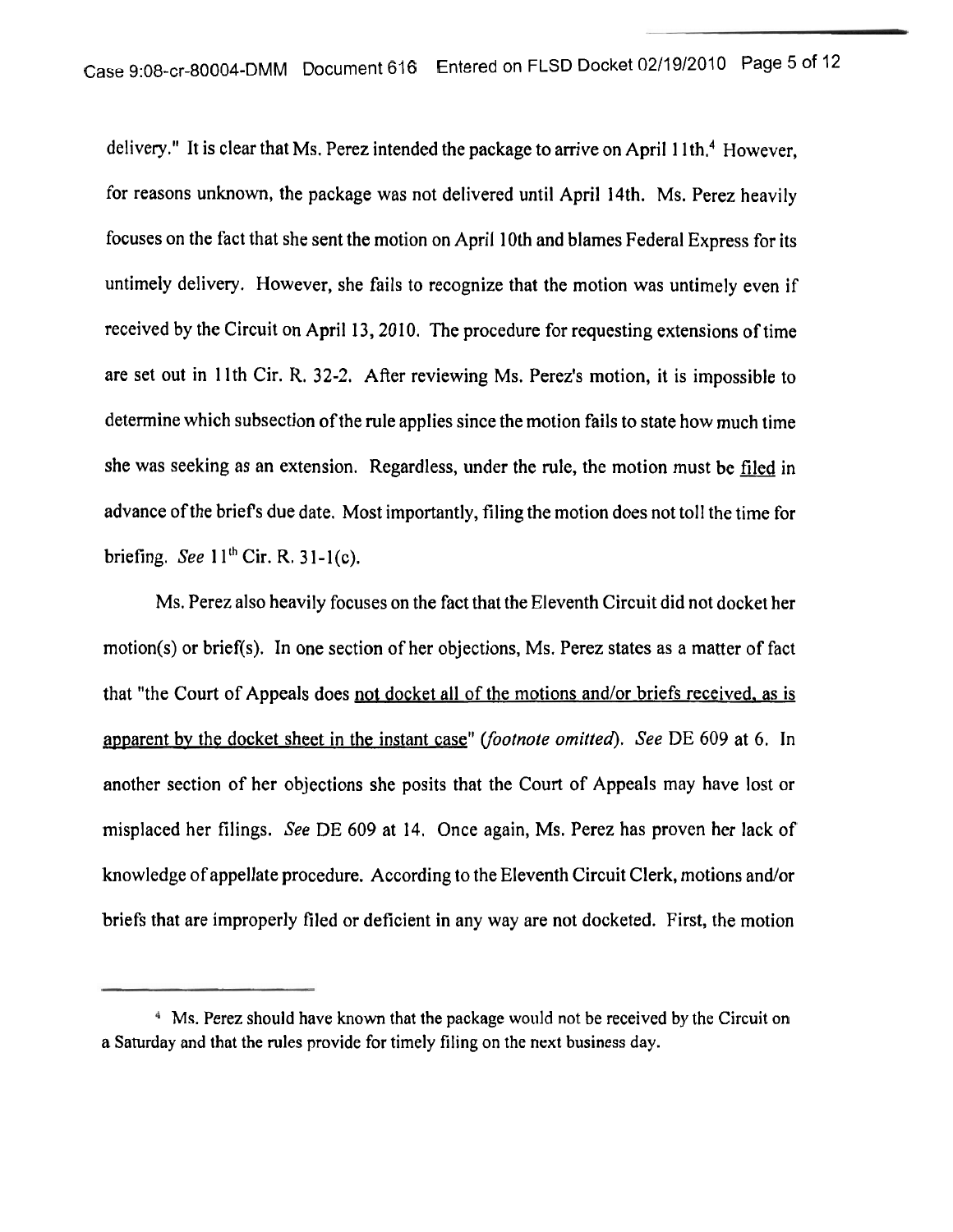for extension of time was untimely. Therefore, it was not accepted or docketed by the Appeals Clerk. See 11<sup>th</sup> Cir. R. 31-2(e). Further, the brief was not received until May 7, 2009. Since it too was untimely, it was not docketed. Ms. Perez is quick to blame the Court of Appeals when the errors made were clearly her own. Since the brief had not been received by April 13, 2009, the Eleventh Circuit issued a dismissal notice on April 15, 2010. The notice provided Ms. Perez 14 days to correct the previous defaults.

Ms. Perez testified before the Magistrate that, based on the dismissal notice, she calculated that the brief had to be filed on or before April 29,2009. However, she did not mail the brief until the day before it was due. Once again, Ms. Perez did not file the brief timely when she had sufficient time to do so. When the brief arrived on May 7,2009, it was not only late, but also deficient. On May 12, 2009, the Eleventh Circuit issued its first deficiency notice. The notice explained that the Ms. Perez failed to include a summary of argument and an amended certificate of service. It also advised that the brief was filed out of time and that a motion to file out of time was required.<sup>5</sup> The same day, the Eleventh Circuit also issued a dismissal notice with 14 days to correct the default. Ms. Perez was instructed to file record excerpts together with a motion to file those excerpts out of time.

On May 27,2009, Ms. Perez electronically filed her brief with the Eleventh Circuit. However, e-briefs are not permitted without prior consent. *See* 11<sup>th</sup> Cir. R. 25-3(a). The

MS. Perez believed that the motion was timely filed because it was "postmarked" before the April 29, 2009 deadline. However, the deficiency notice and appellate rules specify that motion **must** be "filed" by the due date.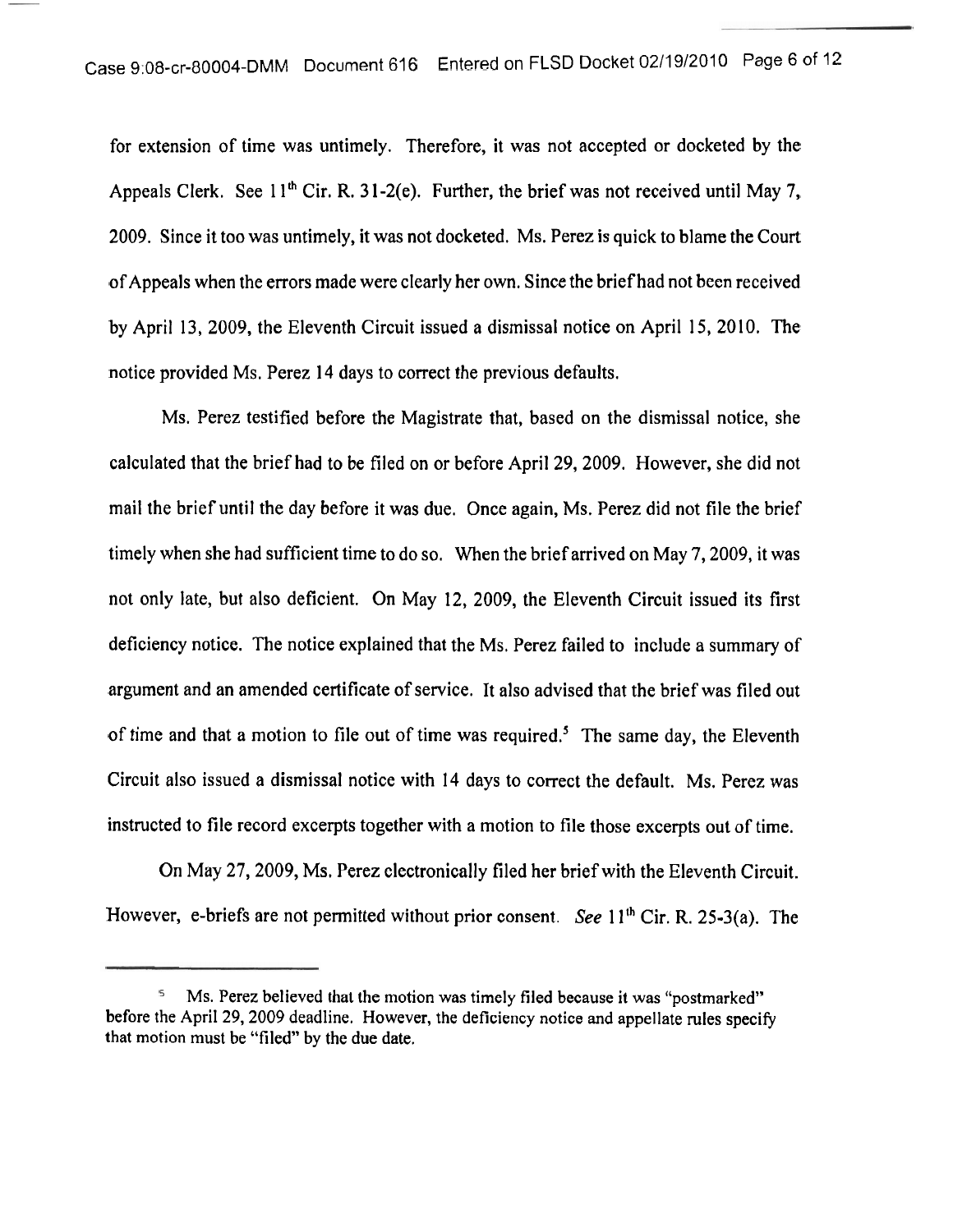Clerk received a hard copy of the corrected brief on May 29, 2009.<sup>6</sup> Though Ms. Perez believed she had satisfied all the deficiencies, she still did not include a motion to file the brief out of time. It is important to note that Ms. Perez submitted with her objections a copy of her May 23, 2009 cover letter to the Circuit. The letter indicates that, along with the corrected brief, she enclosed copies of her motion to file the brief out of time and copies of her motion to file the record excerpts out of time. Copies of those documents are also provided as exhibits to her objections. The Eleventh Circuit Clerk acknowledges receiving the brief on May 29,2009 and the document is filed stamped accordingly, but the motion to file record excerpts is file stamped June 4,2009. The motion to file the brief out of time is not file stamped at all.

#### C) Second Dismissal Notice

On June 15, 2009, the Eleventh Circuit issued a second dismissal notice for failing to file a motion to file the brief out of time. Ms. Perez testified before the Magistrate that she was confused by the notice because she believed that brief was timely filed as it was "postmarked" before the April 29,2009 deadline. She called the Eleventh Circuit Clerk to inquire. Since Ms. Perez did not hear back from the Clerk, she assumed that no further action was necessary. Therefore, she ignored the second dismissal notice. As a result, the appeal was dismissed on July 2,2009 for lack of prosecution for failure to file the brief as prescribed by appellate rules. Ms. Perez claims that she never received notice of the

Ms. Perez states in her objections that she mailed a corrected brief on May 23,2009. 6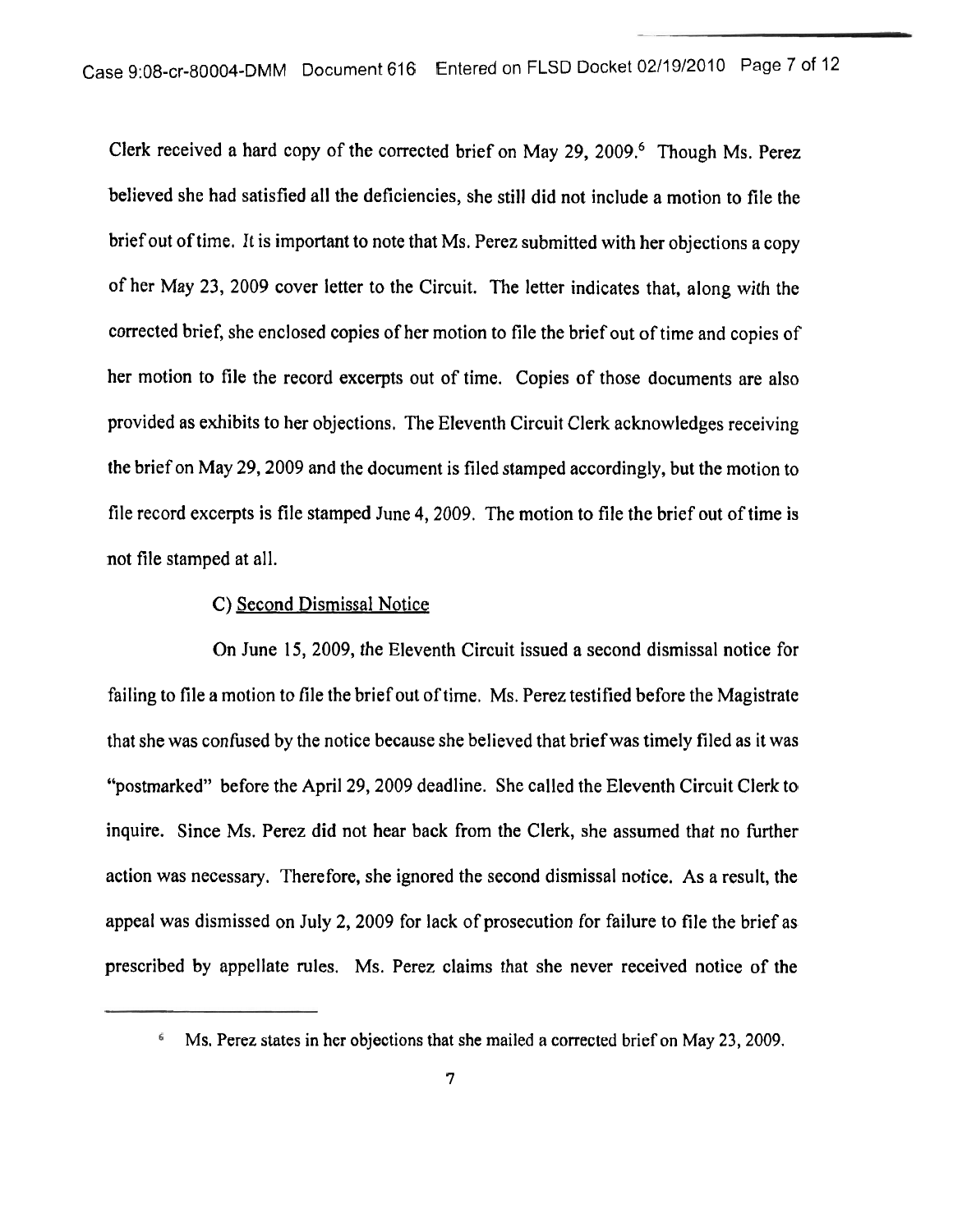dismissal.<sup>7</sup>

#### IV. HABEAS PETITION

On July 25, 2009, Defendant filed a *pro se* petition pursuant to 28 U.S.C. § 2255. He alleged ineffective assistance of counsel based on Ms. Perez's failure to perfect the appeal. On August 1 1,2009, Magistrate White issued an order to show cause in the habeas case (09- 8 1 127-CV-MIDDLEBROOKS). The following day, the prosecutor, William Zloch, e-mailed Ms. Perez requesting an affidavit addressing the claims made the in the § 2255 petition.<sup>8</sup> Ms. Perez responded that she would provide the requested affidavit and that she would call the Eleventh Circuit because she had filed a motion for leave to file her brief out of time. The Court does not believe that Ms. Perez intentionally made a false statement. Rather, Ms. Perez believed that the motion had in fact been filed. Again, unaware of the rules, the first motion simply was not accepted since it was received beyond the filing deadline. It is unclear if the second motion, sent on May 23,2009, was ever received since it does not bear an Eleventh Circuit file stamp.

Having not heard from Ms. Perez, on August 25,2009, Mr. Zloch again contacted her regarding the affidavit and the motion to file her appellate brief out of time. She advised Mr.

<sup>&</sup>lt;sup>7</sup> Whether or not the notice was received is of little consequence. Ms. Perez should have followed the progress of the case more closely. However, the Court believes that she did in fact receive such notice as is was both mailed by the Circuit and electronically noticed in the instant case.

<sup>&</sup>lt;sup>8</sup> The Court reiterates that Ms. Perez was unaware the appeal had been dismissed. It also appears from her e-mail to Mr. Zloch that she was also unaware that a habeas petition had been filed.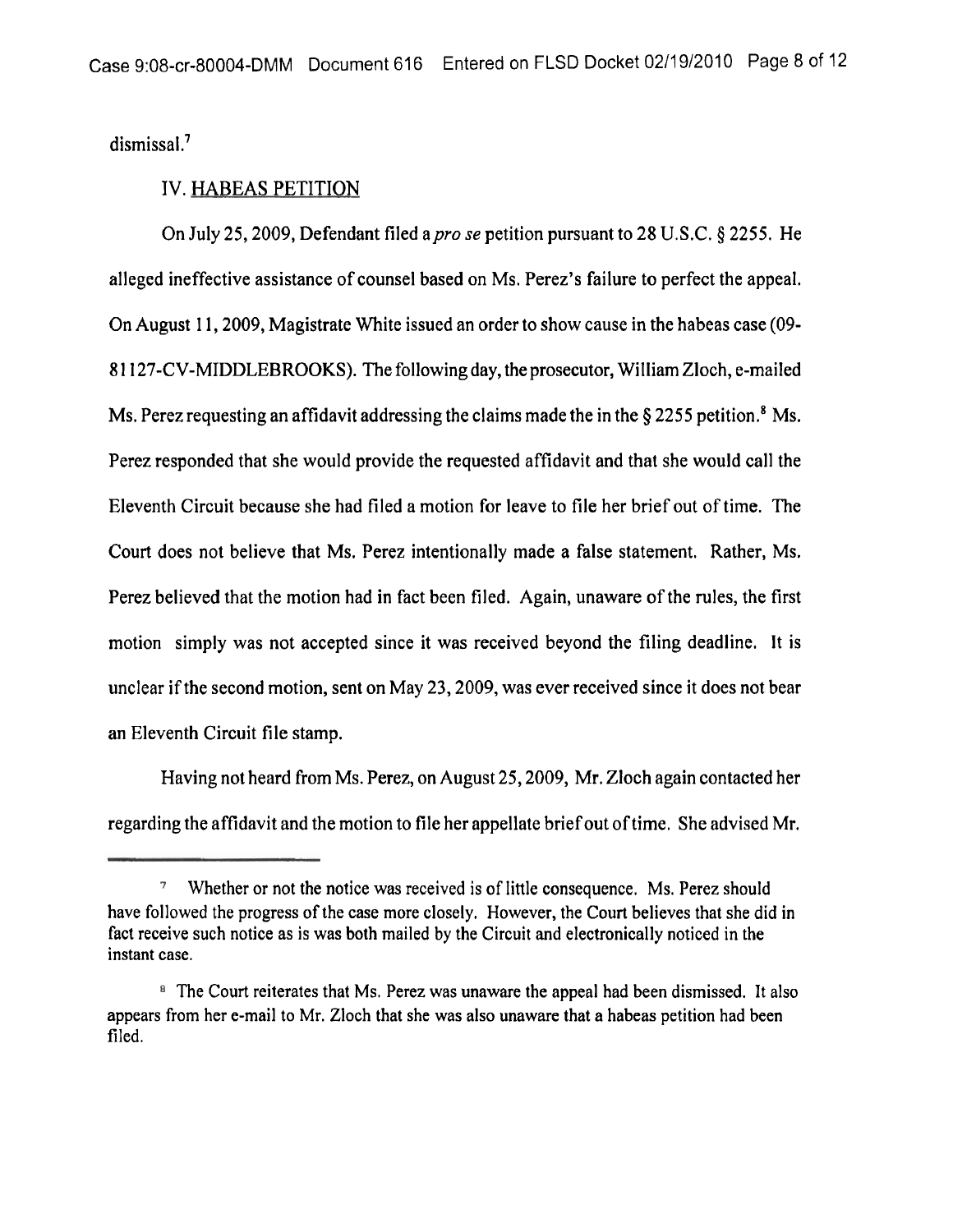Zloch that she would file a pleading later that day outlining the steps she had taken to get the appeal reinstated. Though Mr. Zloch made diligent efforts to follow up on the progress of the case, the requested affidavit was never filed.

Approximately one month later, on September 29, 2009, Ms. Perez filed with the District Court "Mr. Acuna-Acosta's Notice of Filing Motion To Reinstate Direct Appeal And Motion Requesting Leave To File Direct Appeal Out Of Time." *See* DE 6 in 09CV8 1 127. The document reads that Ms. Perez has forwarded all appropriate documents to the Eleventh Circuit and that they had all been "previously timely lodged," but that Ms. Perez "later learned" that the motions were "lodged" at the district court level rather than the Eleventh Circuit. She also claimed to have "re-sent" a motion to reinstate the direct appeal "thereby rendering the Section *5* 2255 lodged as moot." See DE 6 in 09CV8 1 127. In her objections, Ms. Perez suggests that "there may have been an error in the mails as it concerned the place to where said motions were mailed by the undersigned counsel's assistant." See DE 609 at 13. There is no evidence that a motion to reinstate the appeal was ever filed, either with the Court of Appeals or, erroneously, with the District Court. As Magistrate Johnson found, Ms. Perez's explanations in the *5* 2255 proceeding were not credible. Her statements were reckless and failed to demonstrate even the most basic understanding of the rules of procedure or any inquiry into the events that transpired.

#### V. CONCLUSION

Based on all of the evidence, it is clear that Ms. Perez's actions in this case fall below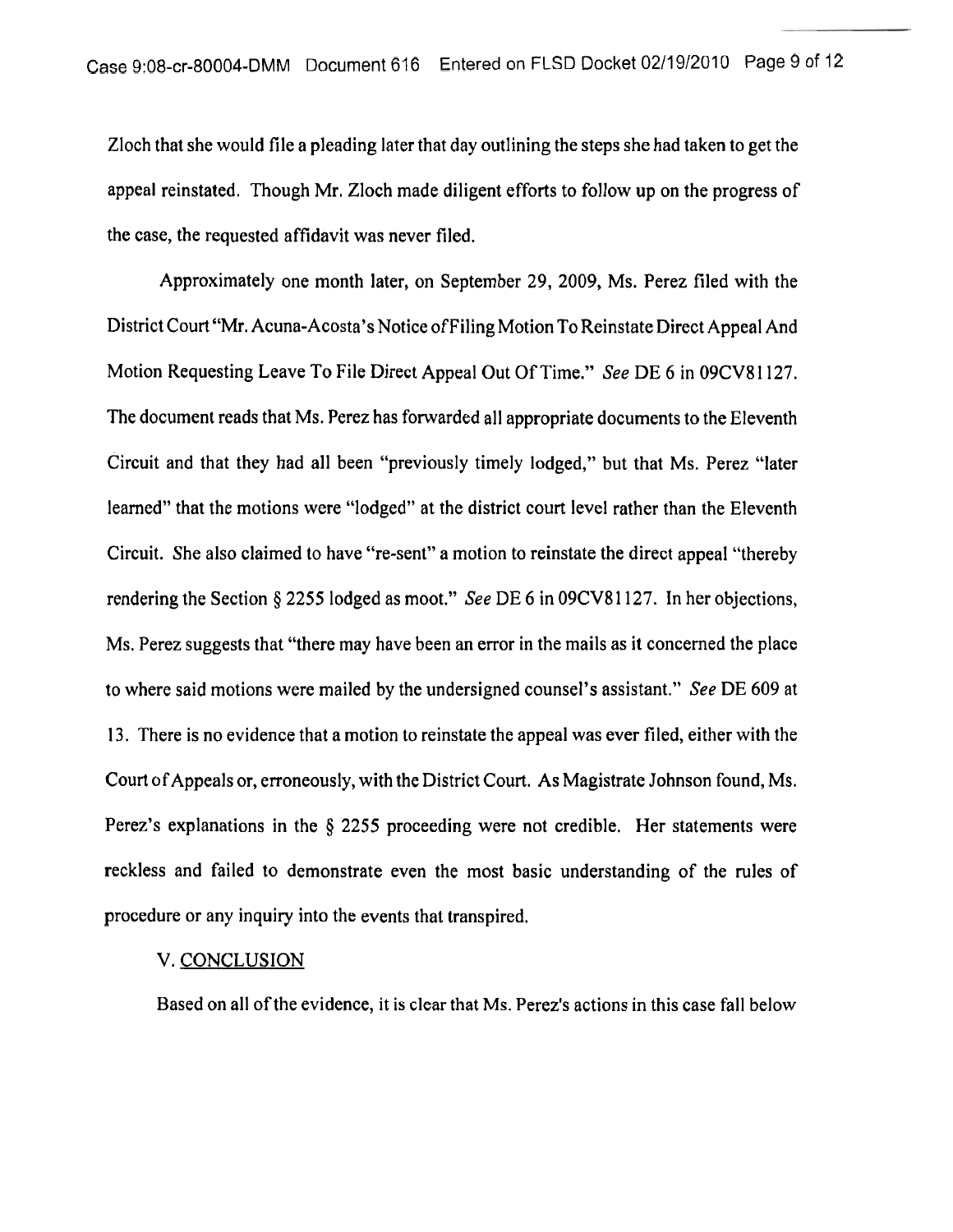the required standards of conduct and professionalism. Time and money has been wasted in this case simply because Ms. Perez failed to familiarize herself with the Rules Of Appellate Procedure and the rules of the Eleventh Circuit. Mr. Acuna-Acosta has been brought for resentencing, new counsel has been appointed and the Government has incurred the additional expense of the \$2255 petition and the re-sentencing hearing. It is also noteworthy that Mr. Acuna-Acosta had agreed to an appellate waiver in this case. These issues could have been resolved in a timely and efficient manner. Instead, this matter was prolonged and resulted in unnecessary hearings.

Most troubling is that Ms. Perez fails to accept responsibility for her actions and is quick to blame others for her shortcomings. In this case, Ms. Perez blames Federal Express, the Eleventh Circuit Clerk, and even Magistrate Johnson for the predicament in which she now finds herself. She does not recognize that she is in this position because she failed to familiarize herself with the rules of appellate procedure. This matter could have been avoided had she simply read the rules.

In this case and in another recent case before this Court, Ms. Perez repeatedly made statements of fact that were inaccurate and that she could not support.<sup>9</sup> At times it appears that she is simply imprecise in her words, but often she makes statements of fact recklessly

<sup>&</sup>lt;sup>9</sup> See United States v. Donald Platten, case no. 08CR80148, DE 94. Ms. Perez stated in a pleading that she was unable to work, travel, or drive because she had recently given birth via caesarean section. As a result, the Court granted her an eight week continuance of sentencing. She was seen at a hearing in the West Palm Beach courthouse the very next day. Further, the Government noted that she represented in her continuance motion that she conferred with opposing counsel prior to filing the motion when in fact she had not.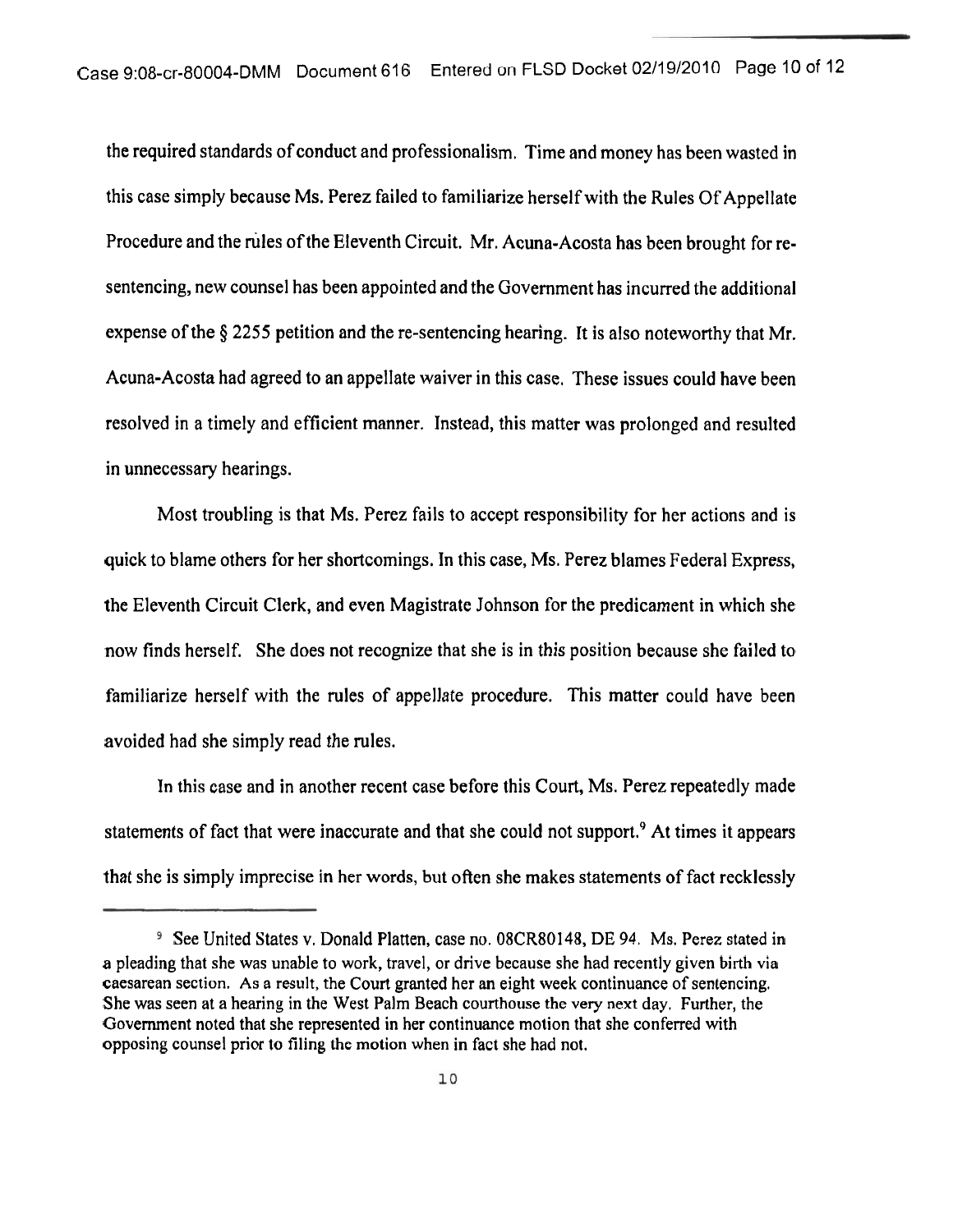without any effort to determine their accuracy or truth. Ms. Perez has often stated that she "filed" a document when in fact she actually mailed it on a certain date. She states that she attempted to confer with opposing counsel only to later admit that she told her secretary to do so and at a time that was after normal business hours. She asked for a continuance representing that she could not work or travel only to appear at hearings in other cases before other judges. In this case, Ms. Perez may have believed that she filed all the appropriate documents, but it apparent she did not do so. I have warned her in the past, and continue to warn her, that she needs to be more carehl in both her practice and her statements. A lawyer's success is measured, in great part, by her reputation. Ms. Perez must take care to avoid earning a reputation as a lawyer whose word cannot be trusted.

In conclusion, I agree with what Magistrate Johnson summed up in a single sentence: "It is likely that [Ms. Perez] simply failed to pay sufficient attention to her practice." See DE 606 at 10. Ms. Perez may be dealing with significant issues in her personal life. However, this does not excuse her actions in this case. While Ms. Perez may not have acted in bad faith, her actions were, at the very least, negligent. Attorneys are held to a high standard of professionalism and conduct. Ms. Perez is expected to represent her clients diligently and competently, but failed to do so in this case. The Court therefore adopts the Magistrate's finding that Ms. Perez has violated the Rules Regulating The Florida Bar. In particular, Rule 4-1.1 and 4-1.3. The Court being fully advised in the premises, it is

**ORDERED AND ADJUDGED** that the Report and Recommendations of Magistrate